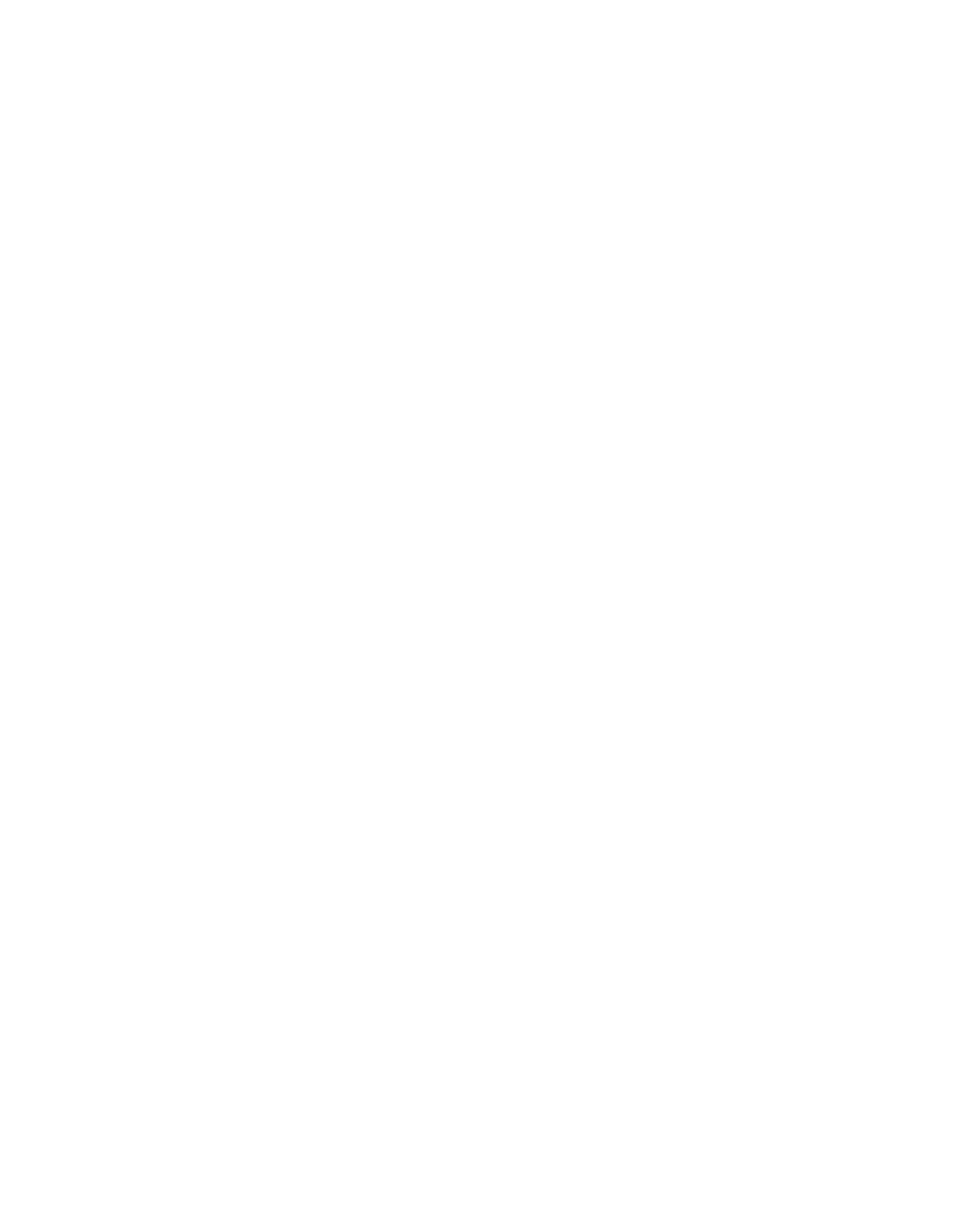#### **KITE, Justice.**

[¶1] Rebecca Hatton was injured in an automobile accident while she was traveling through road construction in the Snake River Canyon. She and her husband, Asa Hatton, filed suit against the general contractor and various subcontractors on the job, including Energy Electric Co. (EEC), claiming the defendants were negligent in providing safety precautions in the construction area. The district court granted EEC's summary judgment motion, ruling EEC did not owe a duty to the Hattons because it was not working in the area of the accident and had no control over the accident site. After the district court declared the judgment was final, the Hattons appealed, arguing the evidence in the record demonstrated there were genuine issues of material fact about the duty element of their negligence cause of action and the district court prematurely granted summary judgment before they had an opportunity to complete discovery. We conclude the district court properly ruled that EEC did not owe a duty to the Hattons because there was no evidence EEC had control over the work site where the accident occurred. In addition, under the circumstances presented here, we conclude the district court's summary judgment order was not premature. Consequently, we affirm.

#### **ISSUES**

[¶2] The Hattons pose the following issues on appeal:

- I. Whether the lower court's Order Granting Defendants' Motion for Summary Judgment in favor of Defendant Energy Electric, Co., was proper.
- II. Whether the lower court's Order Granting Energy Electric's Motion for Final Summary Judgment in favor of Defendant Energy Electric, Co., was proper.

EEC does not set out a separate statement of appellate issues.

# **FACTS**

[¶3] LeGrand Johnson Construction Company (LeGrand) was the general contractor on a highway construction project in the Snake River Canyon in Teton County. LeGrand entered into a subcontract with EEC in January 2000, which generally identified the work to be performed by EEC as "[e]lectrical and related items."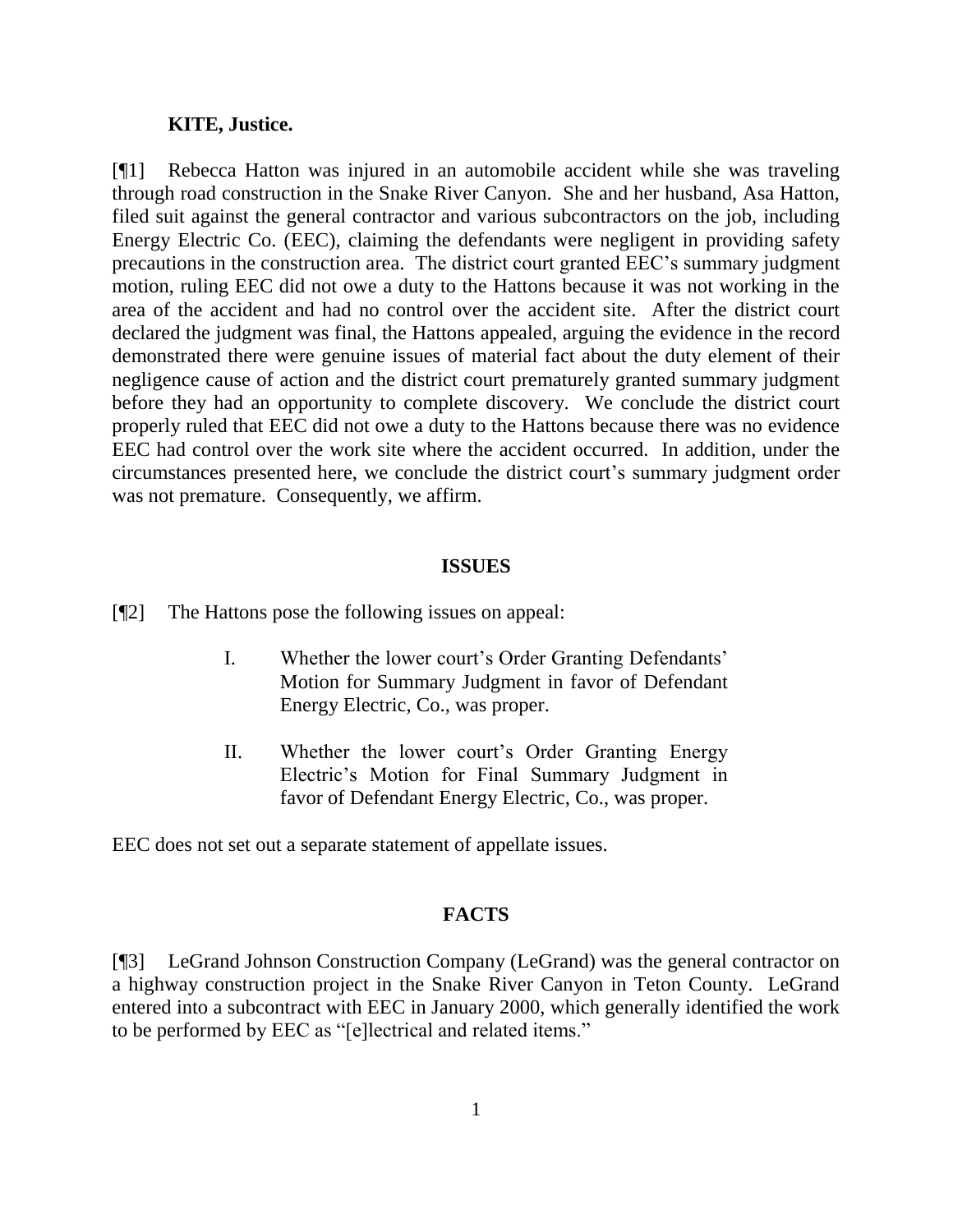[¶4] According to the official accident report, Mrs. Hatton was driving through the road construction project on October 31, 2000. Approximately .05 miles south of milepost 140, she encountered an orange traffic cone in her driving lane. She swerved to avoid the cone and then overcorrected, causing her car to leave the roadway and roll over, coming to rest on its roof. Mr. and Mrs. Hatton filed two separate complaints, which were consolidated by the district court, naming various contractors involved in the project including LeGrand and EEC as defendants, and seeking damages for Mrs. Hatton's injuries and Mr. Hatton's loss of consortium.

[¶5] EEC filed a motion for summary judgment claiming it did not owe a duty to the Hattons because it was not working in the area and had no control over the site of the accident. In support of its motion, EEC filed an affidavit of its vice-president, Lee Middleton, which relied upon the official accident report to establish the nature, location, and time of the accident. Based upon that information, Mr. Middleton attested to the following facts concerning EEC's presence and role in the road construction project:

> 3. On January 26, 2000, EEC entered into a subcontract agreement with Legrand Johnson Construction Co., whereby EEC agreed to perform certain services as an electrical subcontractor on WYDOT's highway construction job on U.S. Highway 89 between Alpine Junction and Hoback Junction.

> 4. On the date and location of Plaintiff's auto accident, as described in such Report, EEC was doing *no work* on the WYDOT highway construction job being done by others in the area on U.S. Highway 89 between Alpine Junction and Hoback Junction.

> 5. In accordance with EEC's subcontract agreement, and related construction drawings and documents, EEC performed electrical and related work in four separate (4) job locations. The location and nature of the work performed in each location are as follows:

> 1<sup>st</sup> location: At approximately MP [milepost] 135, which is also approximately 500 meters before the beginning of the project on the south end of the southbound lane, a beacon was placed on a wildlife signpost;

> $2<sup>nd</sup>$  location: At approximately MP 138 southbound lane, a beacon was placed on a wildlife signpost;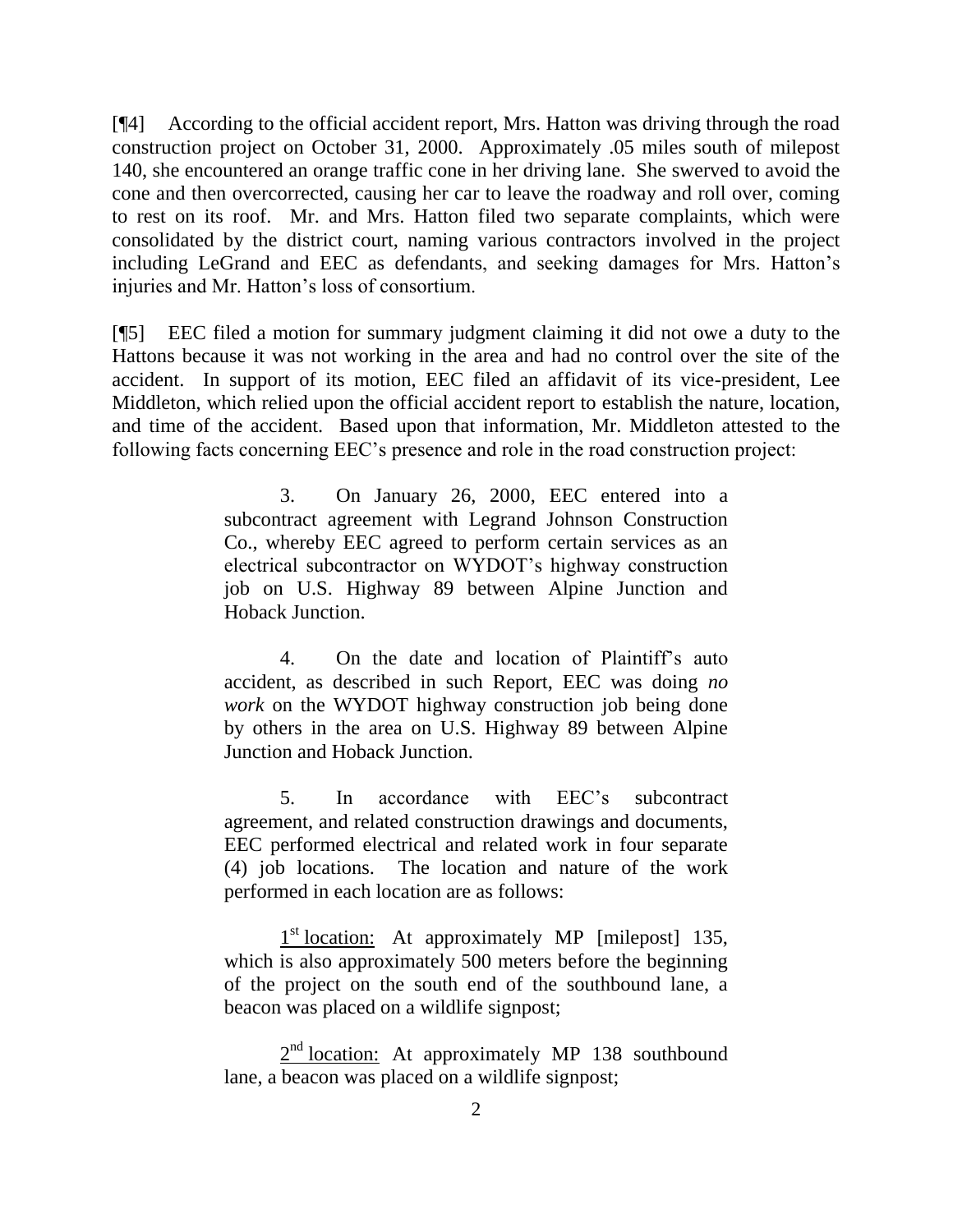$3<sup>rd</sup>$  location: Work in the town of Alpine near a trailer park on the north end of the town which is south of the road project;

 $4<sup>th</sup>$  location: Work at Hoback Junction which is north of the road project.

All of these locations are at least two (2) miles or more from MP 140 where the Plaintiff's accident occurred.

6. This Defendant's work on the subject job, when such was being performed, consisted solely of installing "electrical work and related items."

7. This Defendant's work on the subject job, when such are being performed, was done completely off and away from the traveled roadway, and had no impact on traffic movement.

8. This Defendant's scope of work had nothing to do with placing or maintaining temporary traffic cones or other safety or traffic flow devices at any time.

9. This Defendant had shut down work on the job for the winter on October 9, 2000. This Defendant did not resume work on the subject job until July 20, 2001 the following year. Plaintiff's auto accident reportedly occurred on October 31, 2000. At that time, this Defendant was off the job for over three (3) weeks.

[¶6] In response to EEC's summary judgment motion, the Hattons argued the evidence showed EEC was working "at the accident site" and the subcontract required EEC to provide safety precautions in the area of the accident. In support of their position, they submitted a copy of the subcontract between LeGrand and EEC and an affidavit from Kent Ketterling, a Wyoming Department of Transportation (WYDOT) employee. Mr. Ketterling stated WYDOT, pursuant to a request from the Hattons, provided a number of documents from its files pertaining to the road construction project, including contracts, engineer reports, project diaries, etc. Other than the transmittal letters, the documents referenced in Mr. Ketterling's affidavit are not included in the record on appeal.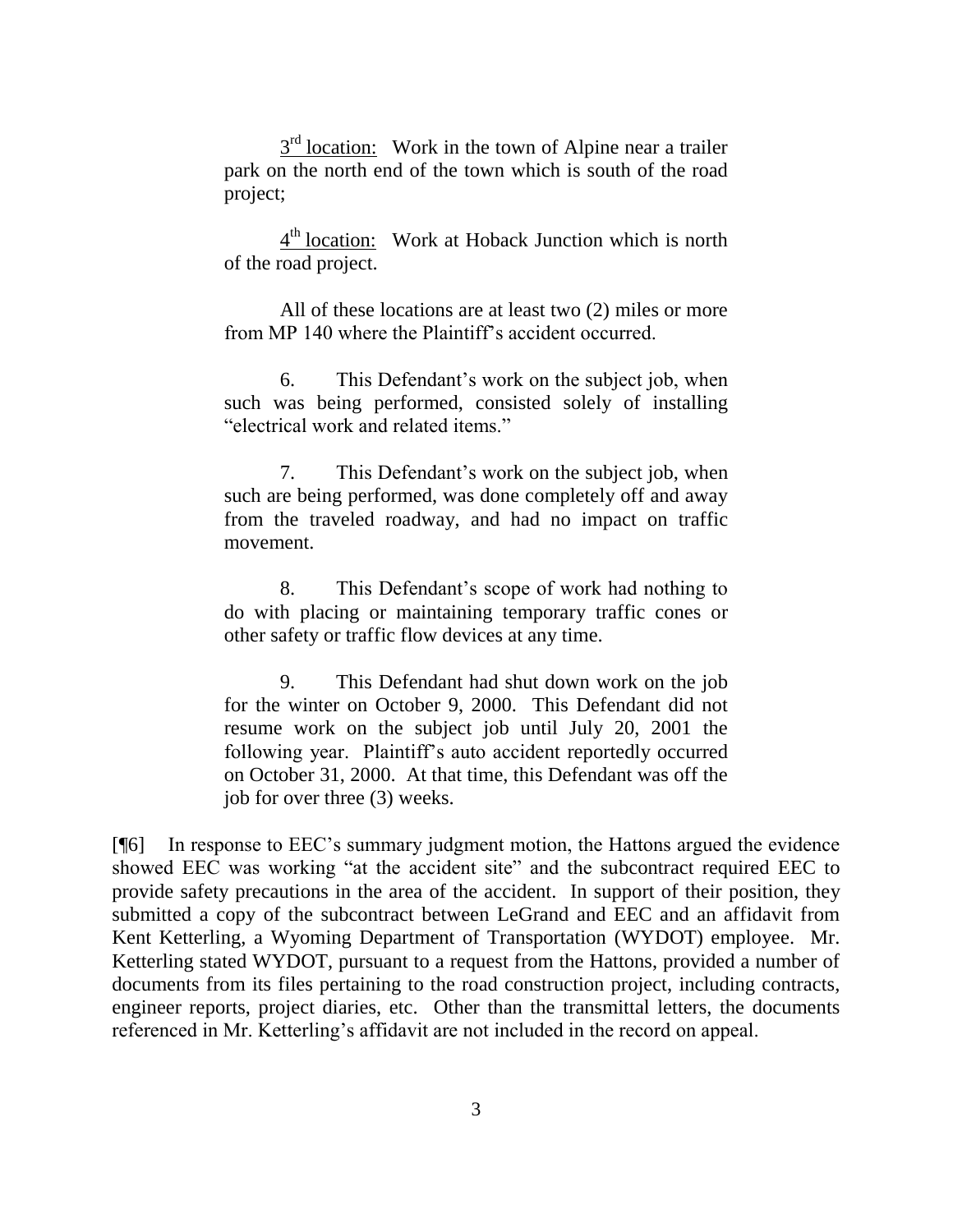[¶7] The district court held a hearing on EEC's summary judgment motion and concluded there were no issues of material fact regarding whether EEC had any control over the accident site and, therefore, it could not have owed a duty to the Hattons. Consequently, the district court granted EEC a summary judgment. The order stated, in relevant part:

> Defendant Energy Electric Co. (EEC) did not have a legal duty to the Plaintiffs. EEC performed a limited scope of work in the Snake River Canyon, specifically, a flashing beacon light on a wildlife sign at milepost 135 and 138. The closest location of work was at least two miles from the accident scene. The scope of work was off the road and had nothing to do with traffic cones, safety, traffic flow, or related matters at the time of the accident. Further, EEC had completed all of its work for the season and had removed itself from the accident scene on October 9, 2000. EEC was not on site or working on October 31, 2000, the day of the accident.

The district court also ruled there was "no reason for delay" in entering a final judgment and dismissed the Hattons' complaint against EEC with prejudice. The Hattons appealed.

# **DISCUSSION**

[¶8] We evaluate the propriety of a summary judgment by employing the same standards and using the same materials as the district court. *Cook v. Shoshone First Bank,* 2006 WY 13, ¶ 11, 126 P.3d 886, 889 (Wyo. 2006). Thus, our review is plenary. *Birt v. Wells Fargo Home Mortg., Inc.,* 2003 WY 102, ¶ 7, 75 P.3d 640, 647 (Wyo. 2003).

> Wyo. R. Civ. P. 56 governs summary judgments. A summary judgment is appropriate when there are no genuine issues of material fact and the moving party is entitled to judgment as a matter of law. W.R.C.P. 56(c). When reviewing a summary judgment, we consider the record in the perspective most favorable to the party opposing the motion and give that party the benefit of all favorable inferences which may be fairly drawn from the record. We review questions of law *de novo* without giving any deference to the district court's determinations.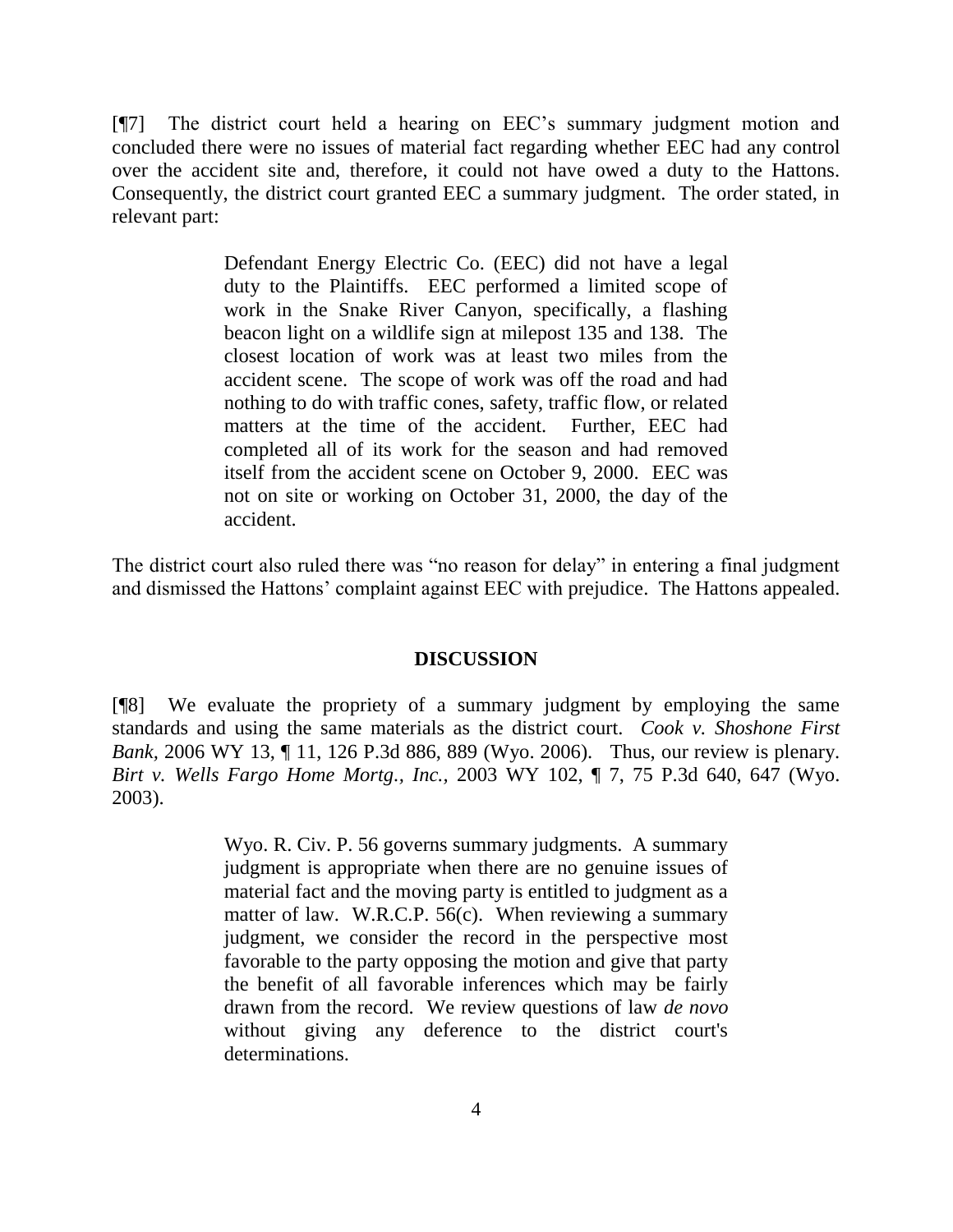*Cathcart v. State Farm Mut. Auto. Ins. Co.,* 2005 WY 154, ¶ 11, 123 P.3d 579, 586 (Wyo. 2005), quoting *Baker v. Ayres and Baker Pole and Post, Inc.*, 2005 WY 97, ¶ 14, 117 P.3d 1234, 1239 (Wyo. 2005).

[¶9] "A genuine issue of material fact exists when a disputed fact, if it were proven, would establish or refute an essential element of a cause of action or a defense that the parties have asserted." *Christensen v. Carbon County*, 2004 WY 135, ¶ 8, 100 P.3d 411, 413 (Wyo. 2004) (quoting *Metz Beverage Co. v. Wyoming Beverages, Inc.*, 2002 WY 21, ¶ 9, 39 P.3d 1051, 1055 (Wyo. 2002)). The party requesting a summary judgment bears the initial burden of establishing a *prima facie* case for summary judgment. If he carries his burden, "the party who is opposing the motion for summary judgment must present specific facts to demonstrate that a genuine issue of material fact exists." *Id.* We have explained the duties of the party opposing a motion for summary judgment as follows:

> "After a movant has adequately supported the motion for summary judgment, the opposing party must come forward with competent evidence admissible at trial showing there are genuine issues of material fact. The opposing party must affirmatively set forth material, specific facts in opposition to a motion for summary judgment, and cannot rely only upon allegations and pleadings . . ., and conclusory statements or mere opinions are insufficient to satisfy the opposing party's burden."

The evidence opposing a prima facie case on a motion for summary judgment "must be competent and admissible, lest the rule permitting summary judgments be entirely eviscerated by plaintiffs proceeding to trial on the basis of mere conjecture or wishful speculation." Speculation, conjecture, the suggestion of a possibility, guesses, or even probability, are insufficient to establish an issue of material fact.

*Cook*, ¶ 12, 126 P.3d at 890, quoting *Jones v. Schabron*, 2005 WY 65, ¶¶ 9-11, 113 P.3d 34, 37 (Wyo. 2005).

# **1.** *Does the Evidence in the Record Establish Any Issue of Material Fact?*

[¶10] The Hattons' claims against EEC were grounded in negligence. The elements of a negligence cause of action are: "(1) The defendant owed the plaintiff a duty to conform to a specified standard of care, (2) the defendant breached the duty of care, (3) the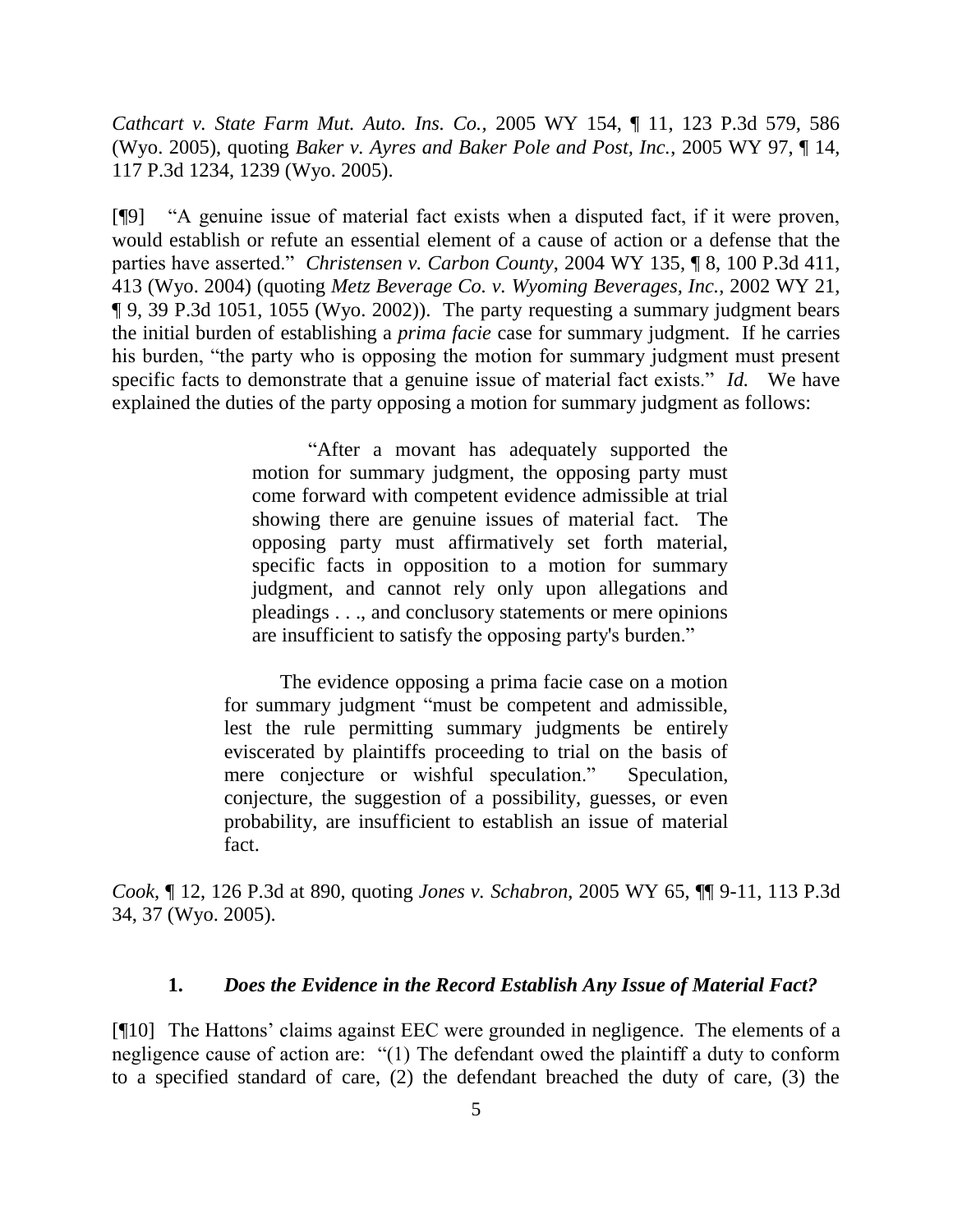defendant's breach of the duty of care proximately caused injury to the plaintiff, and (4) the injury sustained by the plaintiff is compensable by money damages." *Valance v. VI-Doug, Inc.,* 2002 WY 113, ¶ 8, 50 P.3d 697, 701 (Wyo. 2002). The determination of whether a duty exists is a question of law.<sup>1</sup> D&D Transp., Ltd. v. Interline Energy Servs., *Inc.,* 2005 WY 86, ¶ 18, 117 P.3d 423, 429 (Wyo. 2005); *Erpelding v. Lisek*, 2003 WY 80, ¶ 13, 71 P.3d 754, 757 (Wyo. 2003). "Summary judgment is not favored in negligence actions, and in such cases a more exacting scrutiny is applied. However, where a plaintiff cannot establish the existence of a duty on the part of the defendant, summary judgment is appropriate." *Sponsel v. Park County,* 2006 WY 6, ¶ 8, 126 P.3d 105, 108 (Wyo. 2006). Thus, an absence of duty is the surest route to summary judgment in negligence actions. *D&D Transp., Ltd*., ¶ 18, 117 P.3d at 429.

> "Duty" is not sacrosanct in itself, but is only an expression of the sum total of those considerations of policy which lead the law to say that the plaintiff is entitled to protection. *Anderson v. Two Dot Ranch, Inc*., 2002 WY 105, ¶ 44, 49 P.3d 1011, 1024 (Wyo.2002) (quoting *Gates v. Richardson*, 719 P.2d 193, 195 (Wyo.1986)). \* \* \* A duty may arise by contract, statute, common law, "or when the relationship of the parties is such that the law imposes an obligation on the defendant to act reasonably for the protection of the plaintiff." *Hamilton v. Natrona County Educ. Ass'n*, 901 P.2d 381, 384 (Wyo.1995). The legal question to be answered by the court is

"whether, upon the facts in evidence, such a relation exists between the parties that the community will impose a legal obligation upon one for the benefit of the other--or, more simply, whether the interest of the plaintiff which has suffered invasion was entitled to legal

<sup>&</sup>lt;sup>1</sup> The Hattons argue, based upon *Selby v. Conquistador Apartments, Ltd.*, 990 P.2d 491 (Wyo. 1999), the question of whether EEC owed them a duty is a question of fact which should be determined by the trier of fact. We disagree. *Selby* involved application of the law pertaining to natural accumulations of snow and ice. Under the circumstances presented in that case, we concluded the question of whether the accumulation was natural was a question of fact. Thus, the resolution of whether a legal duty existed required determination of certain basic facts, resulting in a rare circumstance where the question of whether a duty existed was given to the trier of fact. *Id.* at 494-96. That same rationale does not apply to the circumstances presented in the case at bar. In other cases involving accidents in road construction areas, courts have determined the duty issue as a matter of law. *See, e.g., Allmaras v. Mudge,* 820 P.2d 533 (Wyo. 1991); *Miller v. Rissler & McMurry Co.,* 794 P.2d 91 (Wyo. 1990). Unlike the *Selby* case*,* we do not need to determine basic facts before we can rule on the duty issue in this case. Consequently, the case at bar is not one of the rare circumstances where the determination of whether a duty exists should be made by the trier of fact.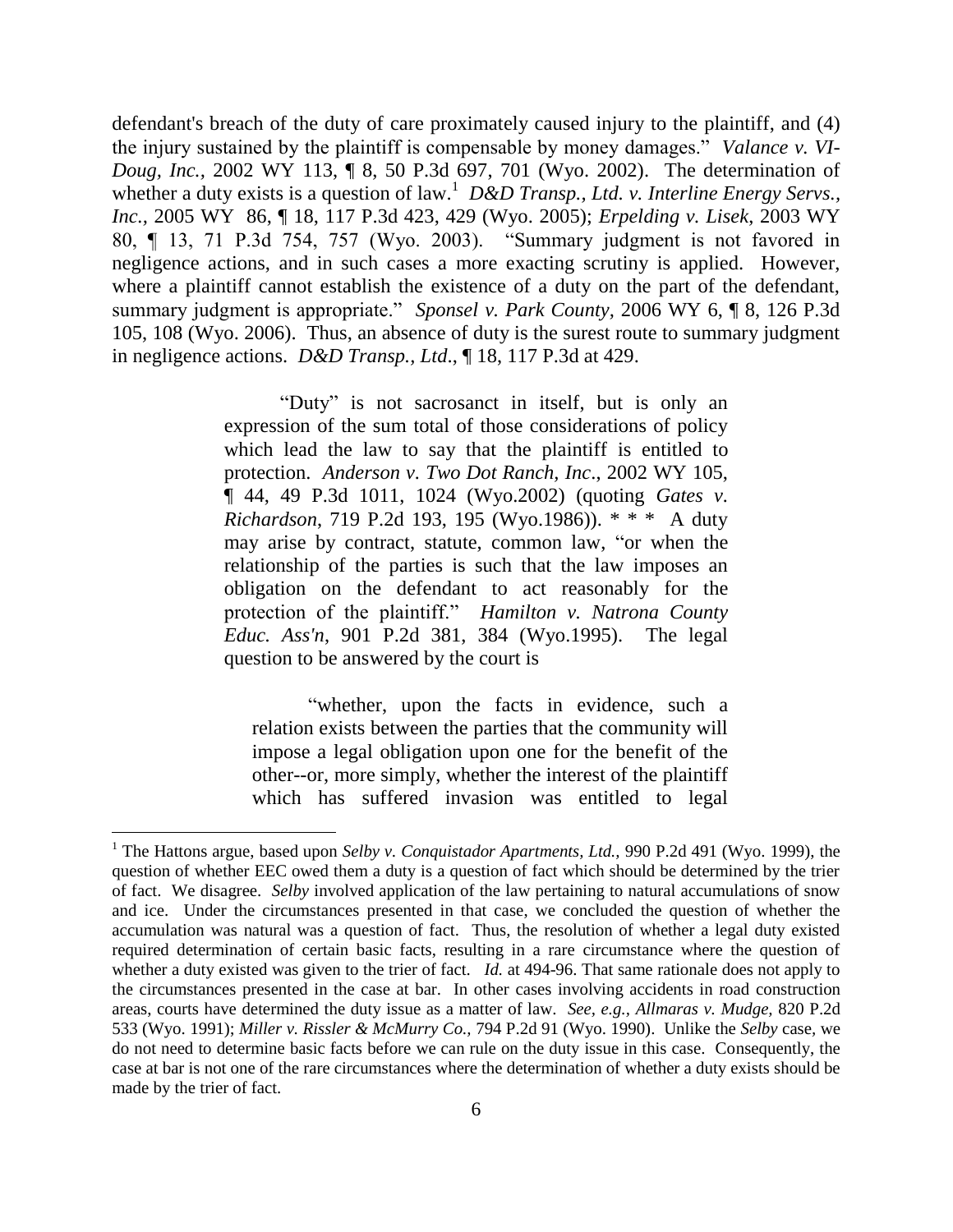protection at the hands of the defendant. This is entirely a question of law, to be determined by reference to the body of statutes, rules, principles and precedents which make up the law; and it must be determined only by the court."

*Thomas By Thomas v. South Cheyenne Water and Sewer Dist*., 702 P.2d 1303, 1307 (Wyo. 1985).

*Killian v. Caza Drilling, Inc.,* 2006 WY 42, ¶ 8, 131 P.3d 975, 979-80 (Wyo. 2006) (some citations omitted). In *Allmaras v. Mudge,* 820 P.2d 533 (Wyo. 1991), we discussed the duties of contractors on road construction sites. We held, under the circumstances presented there, the general contractor had a non-delegable duty to provide for the safety of the driving public; however, no similar duty attached to a sub-contractor who did not exercise control over the general job and was not working on the job site at the time of the accident. *Id.* at 536-38.

[¶11] As explained above, EEC supported its summary judgment motion with Mr. Middleton's affidavit. He described the location and timing of EEC's work on the road construction project and, relying on the official accident report to establish the date and location of Mrs. Hatton's accident, stated the company had not worked in the area of the accident at any time and was not working on the project at all when the accident occurred. Although the Hattons did not contest any of the information contained in the accident report, they claim the district court should not have considered Mr. Middleton's affidavit because he relied upon the accident report without having any personal knowledge of the facts contained in it.

[¶12] W.R.C.P. 56(e) speaks to the requirements for affidavits in summary judgment proceedings:

> Supporting and opposing affidavits shall be made on personal knowledge, shall set forth such facts as would be admissible in evidence, and shall show affirmatively that the affiant is competent to testify to the matters stated therein. Sworn or certified copies of all papers or parts thereof referred to in an affidavit shall be attached thereto or served therewith. The court may permit affidavits to be supplemented or opposed by depositions, answers to interrogatories, or further affidavits . . . .

[¶13] Obviously, Mr. Middleton did not have personal knowledge about the accident because he was not there when the accident happened. However, that was not the point of the affidavit. He was not attesting to the facts of the accident; instead, he was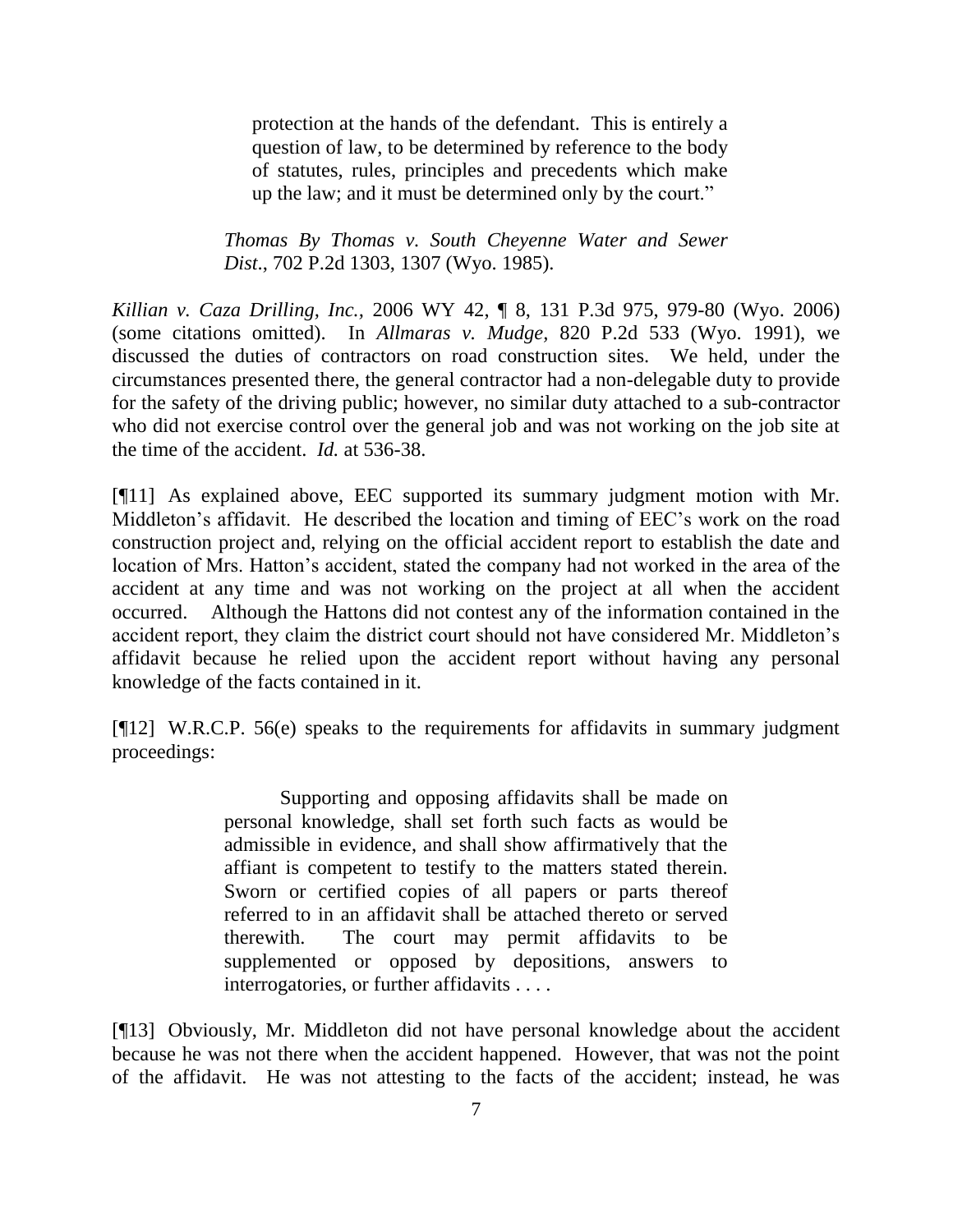providing information about EEC's activities at the construction site at the time and place of the accident. EEC attached a copy of the accident report to Mr. Middleton's affidavit. The Hattons did not submit any information to counter the basic facts of the accident as set out in Mr. Middleton's affidavit or the accident report. Presumably, Mrs. Hatton would have been able to correct any misstatements that may have existed in the accident report. Moreover, the Hattons' statement of facts contained in their submissions to the district court and their brief to this Court do not contradict the basic facts relied upon by Mr. Middleton in his affidavit. Under these circumstances, Mr. Middleton's affidavit provided proper evidentiary support for EEC's summary judgment motion.

[¶14] The Hattons also argue they presented sufficient evidence to refute the statements in Mr. Middleton's affidavit and, consequently, to establish material issues of fact about whether EEC was working in the area of the accident. They claim the affidavit of WYDOT employee, Kent Ketterling, with its accompanying documents, verified their contention that EEC "was in control of the site and doing work on or around the accident site where plaintiff was severely injured." Two problems exist with their position. First, as we explained above, the actual documents referred to in Mr. Ketterling's affidavit were not included in the record. Although the Hattons claim they referred to the documents at the summary judgment hearing, we have no way of verifying what occurred at the hearing because a transcript was not included in the record on appeal. The Hattons, as the appellants, had a duty to "provide us with a sufficient record on appeal to ensure proper consideration of their arguments." *Hoy v. DRM, Inc.,* 2005 WY 76, ¶ 14 n. 4, 114 P.3d 1268, 1277 n. 4 (Wyo. 2005); W.R.A.P. 3.01 and 3.05. This Court cannot rely on their assertions as to what information the missing documents might have contained in order to create a genuine issue of material fact.

[¶15] Second, in their appellate brief, the Hattons claim the engineer reports referenced in Mr. Ketterling's affidavit indicated EEC was working on the project during the weeks of September 24, 2000, October 8, 2000, and October 14, 2000. Obviously, if evidence existed showing EEC was on the job site during the week of October 14, 2000, it would, arguably, contradict Mr. Middleton's claim that EEC did not work on the project after October 9, 2000. However, even if the Hattons' description of the documents is accurate and could be considered as part of the record, the relevant date was the date of the accident, October 31, 2000, and they point to no evidence EEC was working in the area on that date. On this record, the Hattons did not refute Mr. Middleton's averments that EEC was not working in the area of the accident at any time and was not working on the road construction project at all when the accident occurred.

[¶16] The Hattons also present a vague claim that the subcontract between EEC and LeGrand imposed a general duty upon EEC to provide safety precautions on the portion of the highway where the accident occurred. They direct us to two provisions of the subcontract: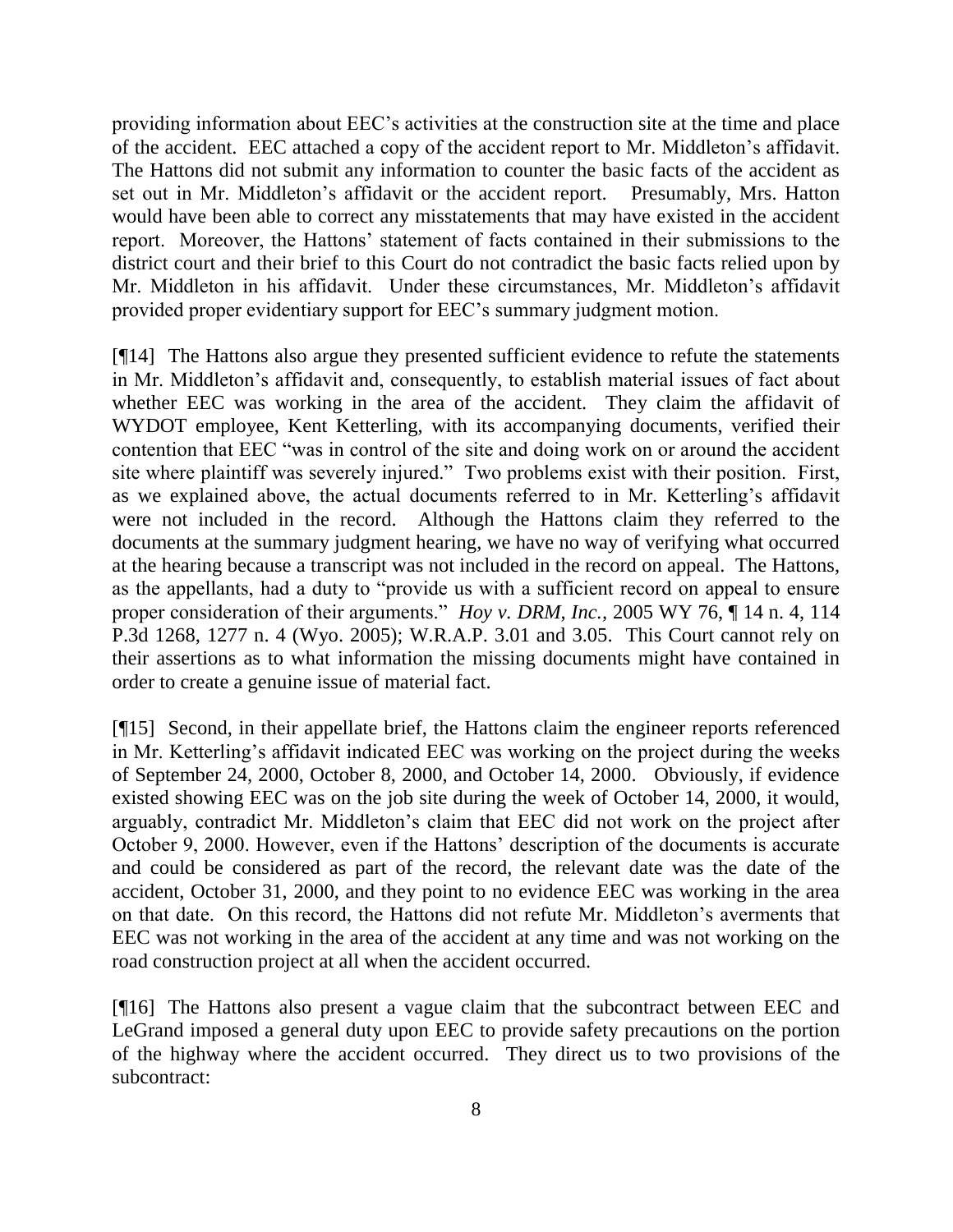## ARTICLE IV. LIABILITY OF SUBCONTRACTOR

The Subcontractor shall hold and save the Contractor harmless from any liability for damage to the said work, or for injury or damage to persons or property occurring on or in connection therewith.

### ARTICLE V. WARNING SIGNALS, BARRICADES, ETC.

The Subcontractor shall provide, erect and maintain proper warning signals, signs, lights, barricades and fences on and along the line of said work, and shall take all other necessary precautions for the protection of the work and safety of the public.

[¶17] As we have said countless times, this Court interprets contracts to determine the parties' true intent. *See e.g., Baker,* ¶ 17, 117 P.3d at 1240. We interpret an unambiguous contract as a matter of law and in accordance with the ordinary and usual meaning of its terms. *Id.; Carlson v. Flocchini Investments,* 2005 WY 19, ¶ 15, 106 P.3d 847, 853 (Wyo. 2005).

[¶18] The subcontract refers to "said work," which, within the context of the entire document presented to us, means the work required under the subcontract. Under the rationale of *Allmaras,* a subcontractor is not typically responsible for safety on the entire job site as long as it does not exercise control over the same. The contractual documents included in the record fall far short of creating some kind of general obligation for EEC to assume responsibility for safety for the entire project. Under Article V of the subcontract, EEC was required to provide safety precautions in the area of its work. The contract documents do not contain specific descriptions of the location of EEC's work on the road project; however, Mr. Middleton described the physical locations of EEC's work under the subcontract, which did not include the area of Mrs. Hatton's accident. The Hattons did not submit any evidence to contradict his averments. Because the record does not include any evidence suggesting EEC was responsible for safety on the entire job site or that it was working in the area of Mrs. Hatton's accident, no issue of material fact existed concerning whether EEC owed a duty to the Hattons. Summary judgment was proper in such circumstances.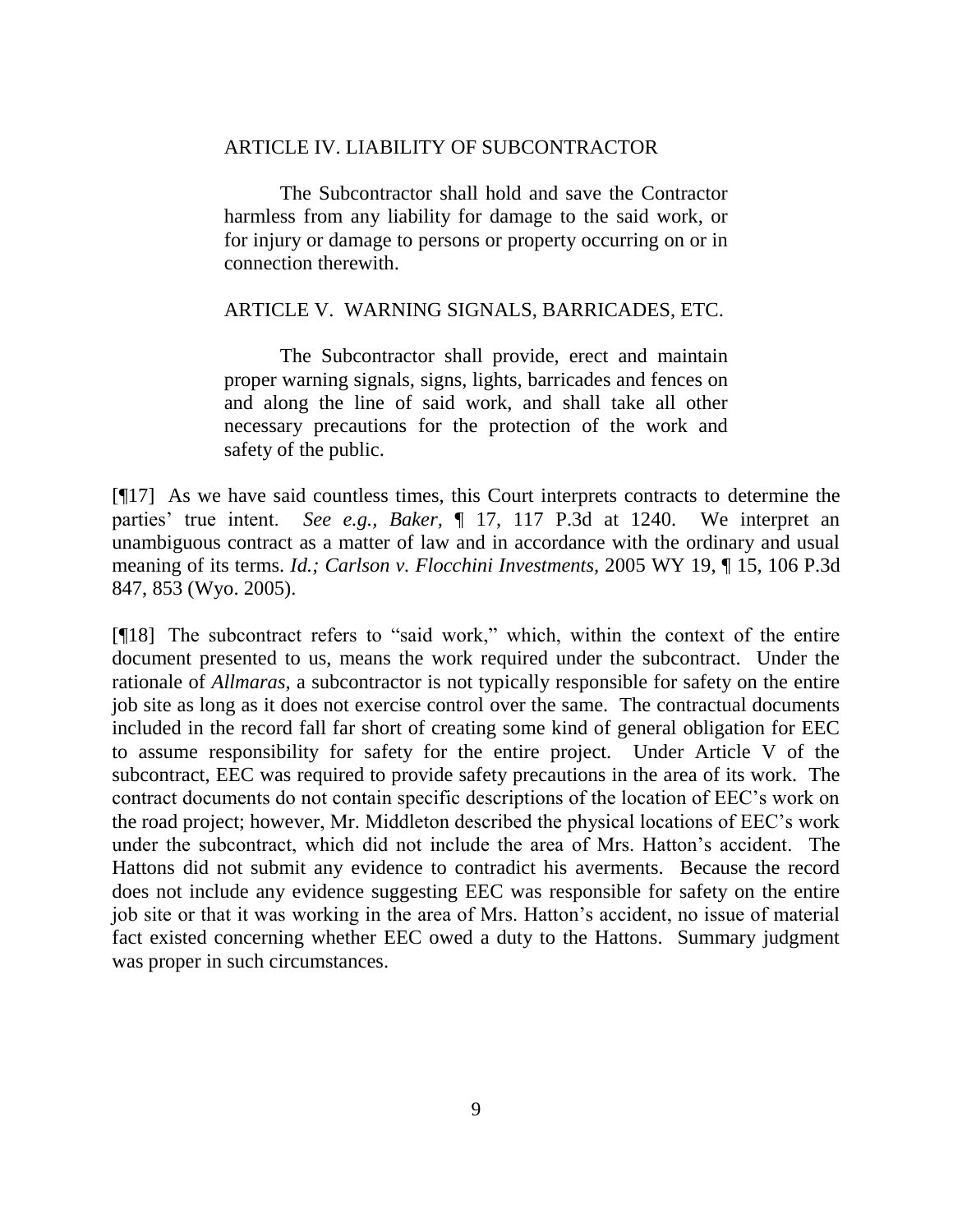# **2.** *Was the Summary Judgment Premature?*

[¶19] The Hattons argue the district court erred by granting summary judgment to EEC because discovery had not been completed. They claim the district court violated the applicable rules of civil procedure and their due process rights and cite to *Abraham v. Great Western Energy, LLC,* 2004 WY 145, 101 P.3d 446 (Wyo. 2004) as support for their position.

[¶20] In *Abraham,* we concluded the district court erred by refusing the plaintiffs' request for a continuance of the summary judgment hearing because they had not completed discovery. We said:

> W.R.C.P. 56(c) presupposes that discovery is complete and, ordinarily, discovery on the issues which are the subject of the summary judgment motion should be allowed to be completed before a motion for summary judgment is scheduled, heard, and decided. By scheduling the hearing on the motions for summary judgment before the deadline for discovery had passed and, thus, not allowing the Abrahams adequate time to prepare and file any other pertinent materials prior to that hearing, they were deprived of the protections to due process afforded by the applicable rules of civil procedure.

*Abraham,* ¶ 19, 101 P.3d at 455. However, we did not rule a district court may never grant summary judgment before discovery has been completed, only that ordinarily, if doing so would unfairly prevent the opposing party from discovering contradictory evidence, it would be an abuse of discretion not to grant a request for a continuance to allow adequate time for such discovery. In *Cathcart,* we rejected the plaintiff's claim the district court erred by prematurely granting summary judgment in favor of the defendant because Cathcart had been given adequate time to prepare for the summary judgment proceedings and the opportunity to file additional materials. *Cathcart,* ¶ 31, 123 P.3d at 590.

[¶21] In this case, the Hattons filed their complaint against EEC on October 29, 2004. EEC answered and the district court held a scheduling conference in January 2005. Following the scheduling conference, the district court issued an order, setting the deadline for filing dispositive motions for February 22, 2005, and the hearing on those motions for March 22, 2005. The record contains no objection from the Hattons regarding the deadlines. EEC filed its motion for summary judgment on February 2, 2005, and included Mr. Middleton's affidavit in support of its motion. The Hattons responded with several filings, including: Plaintiffs' Designation of Record in